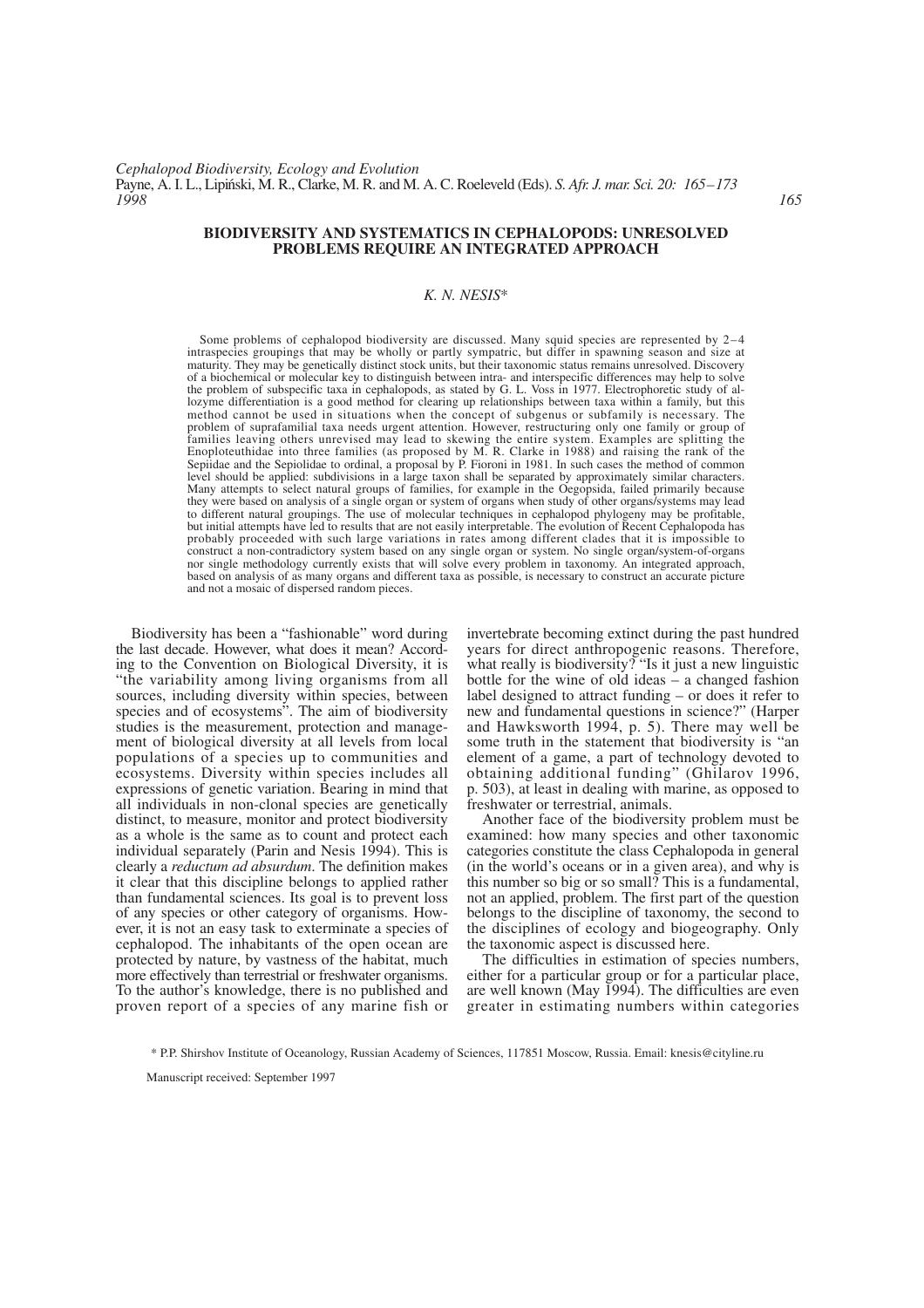below and above the species level. Therefore, this paper studiously avoids discussing the number of species and other taxa among cephalopods, but concentrates on current problems of their estimation and on some pitfalls along the way. The way of thinking about this subject is critical and the view presented is that of a sceptic. The most urgent task in cephalopod taxonomy was, is and will be the need to discover and describe new species, particularly in poorly studied areas such as the tropics and the depths of the ocean, and to resolve taxonomically such "catch-all" genera as *Octopus*, *Sepia* and *Loligo s.l.* However, there is also a need to outline and discuss some taxonomic problems concerning biodiversity that arose or became urgent during the last decade or so.

### **INTRASPECIES GROUPINGS**

During the past two decades, many large active squid (Loliginidae, Ommastrephidae, some Gonatidae) and some species of *Sepia* and *Octopus* have been found to consist of some 2-4 partly or wholly sympatric intraspecies groupings differing only in the size at maturity (early- and late-maturing groupings) and/or spawning season (Nesis 1977, 1985, 1993, 1995, Shevtsov 1978, O'Dor 1983, Okutani 1983, Hatanaka *et al*. 1985, Zuev *et al*. 1985, Natsukari *et al*. 1988, Nigmatullin 1989, Hatfield and Rodhouse 1991, Arkhipkin 1993, Nesis and Nezlin 1993, Arkhipkin *et al*. 1996, and many others). Almost all commercially important squid demonstrate such a differentiation.

Spatio-temporal stability of the pattern of differentiation of squid into intraspecies groupings, in spite of protracted spawning and broad range of sizes at maturation (characteristic of squid), is well known and may indicate at least some degree of genetic separation. Each grouping may represent a separate stock unit of population or suprapopulation rank. Are these groupings in fact genetically different and, if so, what is their taxonomic status? Study of this problem using electrophoretic allozyme methods seems to be an appropriate approach.

Such methods found that geographically separate populations of *Illex argentinus* from the Patagonia-Falklands area, supposedly belonging to the springsummer-spawning shelf grouping and winter-spawning slope grouping, are as different as separate species (Tsygankov 1988, Carvalho *et al*. 1992, Carvalho and Nigmatullin 1993). However, no stable differences have been found between seasonal groupings in *Loligo patagonica* (= *L. gahi*) from the Falklands (Carvalho and Pitcher 1989), nor between the Japanese warm-season- and coldseason-spawning *Photololigo*

*edulis*, previously treated as belonging to different subspecies (or even species) *P. e. kensaki* and *P. e. budo* (Natsukari *et al*. 1988, Natsukari and Tashiro 1991). Further, no unambiguous differences were found between summer-, autumn- and winter-spawning *Todarodes pacificus* from south-eastern Korea, despite clear differences in morphological characters (Kim 1993, Kang *et al*. 1996). The last two papers considered them as three separate ecological populations which maintain genetic exchange. Similarly, no substantial differences have been found between seasonal groups in *Berryteuthis magister* (Katugin 1993, 1995).

Cryptic speciation, as evidenced by allozyme frequencies, is known in both the Loliginidae (*Photololigo*, Yeatman and Benzie 1994) and the Ommastrephidae (*Martialia*, Brierley *et al*. 1993). It is a pity that, among so many papers devoted to the study of allozyme polymorphism in cephalopods, only a few compare squid from different intraspecies groupings. Study of such groupings may bring something interesting to light. The commercial importance of such investigations is obvious, because each stock unit should be managed separately.

## **GEOGRAPHIC SUBSPECIES**

More than 20 years ago, Voss (1977, p. 58) wrote: "So far in systematics we have been dealing mainly with species as separate entities .... Some cephalopod systematists refuse to use subspecies .... In my opinion ... some of the species complexes ... would be clarified using subspecies instead of ... allopatric species". Unfortunately, little has changed since this statement was published. In this paper, some examples of the successful use of the subspecies concept for geographically separated populations and of those cases when it may be useful are presented.

The geographic range of *Loligo vulgaris* consists of two large isolated areas: Faeroe Islands and southern Norway to Senegal, including the Mediterranean Sea, and Angola to East London; it is absent off tropical West Africa. The supposition (Nesis 1982a, 1987) that northern and southern populations belong to different subspecies (not species, as they had commonly been treated), *L. v. vulgaris* Cuvier and *L. v. reynaudii* d'Orbigny, was confirmed by thorough morphological and genetic biochemical analysis (Augustyn and Grant 1988), and recently supported by gene sequence comparison (Bonnaud *et al*. 1996).

The situation is similar for *Loligo forbesii* Steenstrup, which has a seemingly uninterrupted range from central Norway to Cap Blanc (including the Meditterranean Sea) and an isolated population of giants (largest size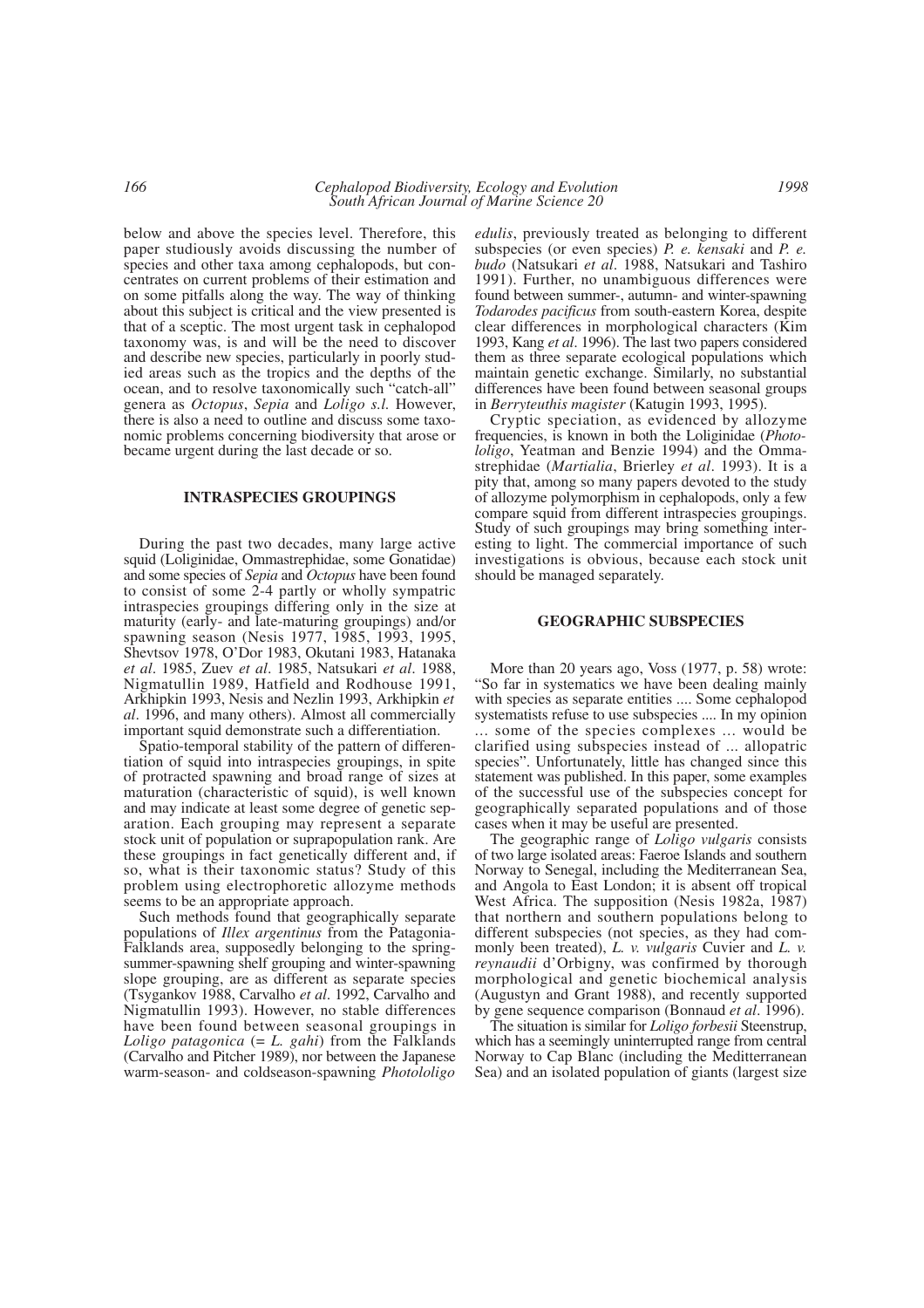among all loliginids) around the Azores. Study of genetic variation shows that the European (Faeroes – Lisbon) and Azorean populations belong to different subspecies (Brierley *et al*. 1995), although they remain unnamed.

The small-sized but large-egged Japan Sea population of *Berryteuthis magister* (Berry) is isolated geographically (by shallow straits) and well separated biologically from the homogeneous main population, inhabiting the Okhotsk and Bering seas and the northern North Pacific (Nesis 1989, Kubodera 1992). Separation of the Japan Sea population into a different subspecies was recently validated using both morphological (Katugin 1997) and genetic-biochemical criteria (Katugin 1993, 1995, 1997); formal description of the new subspecies awaits publication.

The vast distribution range of the large, common and economically important neon flying squid *Ommastrephes bartramii* (LeSueur) consists of three completely isolated parts: one in the North Atlantic, one in the North Pacific, and one in the southern hemisphere (Nesis 1985, 1987). A long time ago, morphological, parasitological (Gaevskaya and Nigmatullin 1976) and biochemical (Shevtsova *et al*. 1977, 1979) data proved that squid from all three parts belong to the same species but to three different subspecies, of which the southern one is closer to that in the North Pacific than to the one in the North Atlantic (Shevtsova *et al*. 1979). At present, these subspecies have not been formally described.

A similar situation is known for the giant squid *Architeuthis*, whose distribution also consists of three parts, embracing the North Atlantic, the North Pacific and the Southern Ocean (Nesis 1985, 1987). Many species have been described in this genus. The search for characters which could be used for their identification continued for decades without an acceptable result. Supposed differences do exist, but they are smaller than those usually found between squid species, so the *Architeuthis* taxa remain sibling species or subspecies (Nesis *et al*. 1985, Roeleveld and Lipinski 1991). Valid names for them were selected from the pool of existing formal species names (Nesis *et al*. 1985): *Architeuthis* (*dux*) *dux* Steenstrup (North Atlantic), *A.* (*dux*) *martensi* (Hilgendorf) (North Pacific), and *A.* (*dux*) *sanctipauli* (Vélain) (southern hemisphere). The situation remains unresolved, and in almost all recent papers giant squid are named only *Architeuthis* sp.

The isolated tropical population of *Todarodes pacificus* Steenstrup (type locality: North Australia) was described as a separate subspecies *T. s. pusillus* Dunning by Dunning (1988). Similarly, the range of a related species *Todarodes angolensis* Adam from the southern hemisphere consists of groups in isolated

areas: the South-East Atlantic off Namibia and western South Africa; the Tasman Sea and areas around New Zealand. Recently, the species was found between these areas, off Kerguelen Island, by Cherel and Weimerskirch (1995). It is definitely absent from both the South-East Pacific and the South-West Atlantic. It may well be represented by some vicariant subspecies, but a genetic difference has not been found between *T. angolensis* from off Namibia and in the Tasman Sea (Shevtsova 1988).

Many epi- and mesopelagic circumtropical species are widely distributed in the Atlantic and Indo- or Indo-West Pacific, but there is no gene flow between the Atlantic and Indo-Pacific parts of their ranges around South Africa (Nesis 1985). Some species are represented by a series of local forms inhabiting different macrocirculation systems, particularly in such genera as *Abraliopsis*, *Pyroteuthis* and *Pterygioteuthis* (Nesis 1987). In such cases one can also predict the occurrence of geographic subspecies, one in the Atlantic and another in the Indo(West)-Pacific. A disjunct range is also known for *Spirula spirula*, *Octopus* "*vulgaris*" and other species. Voss (1977) believed that use of the subspecies concept in such cases would far better describe relationships between isolated populations and superpopulations than only using species. The present author agrees. It would be important to find a biochemical or molecular key to distinguish between intra- and interspecific differences. The substrate-specific properties of optic ganglia cholinesterases may be such a key (Shevtsova *et al.* 1977, 1979).

## **GROUPING ABOVE SPECIES LEVEL: ELECTROPHORETIC EVIDENCE**

The most speciose cephalopod genera, *Sepia*, *Loligo* and *Octopus*, are almost certainly heterogeneous and the task to resolve them and to revise the respective families, Sepiidae, Loliginidae and Octopodidae, at the generic level has immediate importance. Many attempts to perform this have been made during recent years using conventional morphological methods (Roeleveld 1972, Khromov 1990, Alexeyev 1991, Hochberg *et al*. 1992, Voight 1993, Anderson 1996a, and others). Electrophoretic study of allozymes is an appropriate method for such a task, and it has also been used repeatedly. Unfortunately, the number of species investigated was sometimes limited: in two cases only three species were compared. Common sense indicates that if three species are randomly selected from a large group, it may be expected that two are closer to one another than to the third. Thus,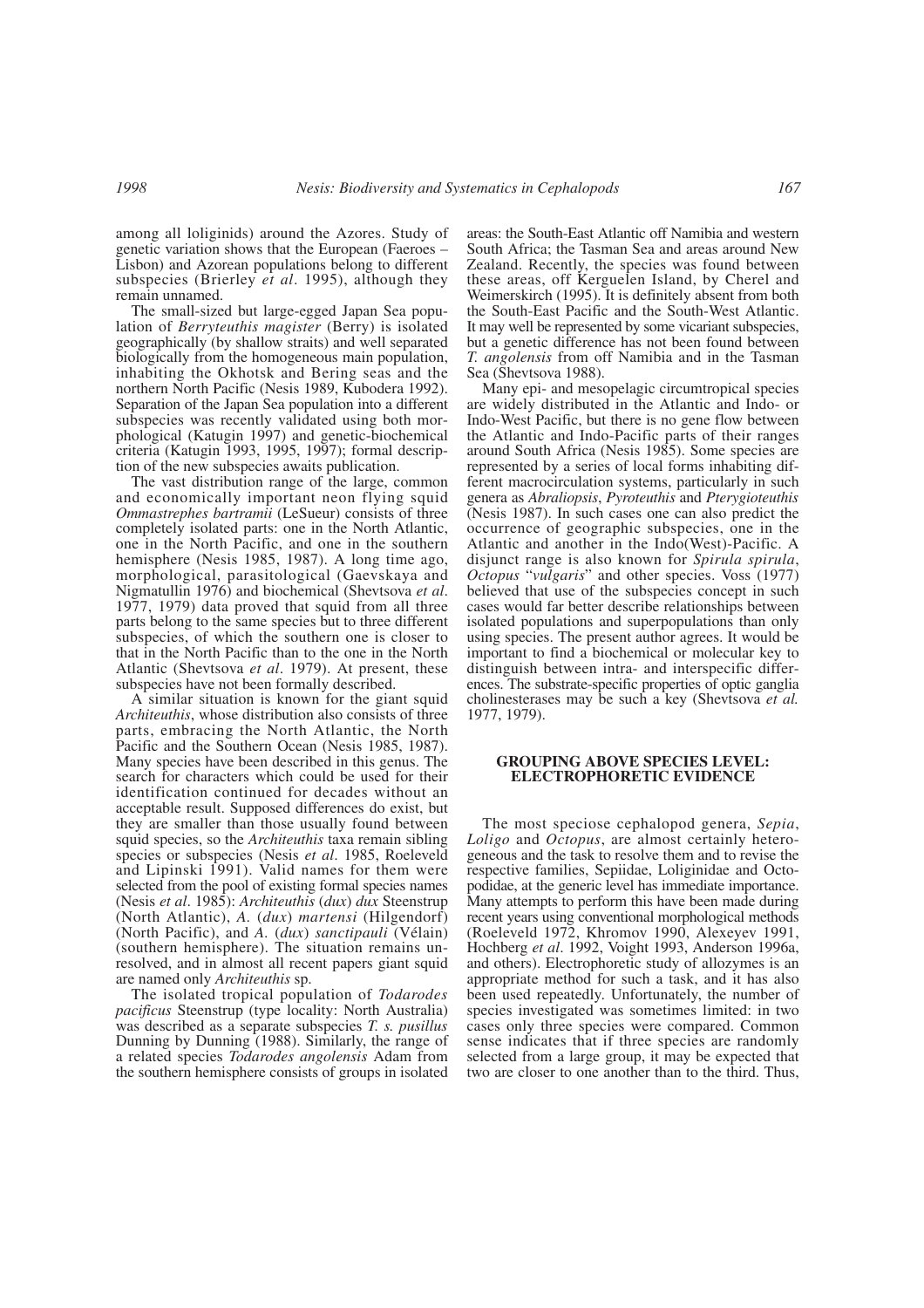a tree of two branches would be found, one with two species and another with one. This was indeed all that was obtained in such studies.

Perez-Losada *et al*. (1996) and Sanjuan *et al*. (1996) found that *Sepia* (*Rhombosepion*) *orbignyana* and *S.* (*R.*) *elegans* are closer to each other than to *Sepia* (*Sepia*) *officinalis* (nomenclature after Khromov 1990). *Sepia* s. str. and *Rhombosepion* were considered in one paper (Perez-Losada *et al*. 1996) as subgenera, in accordance with Khromov (1990), but in another (Sanjuan *et al*. 1996) as full genera.

Brierley and Thorpe (1994) found that *Loligo vulgaris vulgaris* and *L. forbesi* are closer to each other than either is to *L. gahi.* The last species was considered earlier as a member of the separate genus *Amerigo* Brakoniecki (Brakoniecki 1986, Alexeyev 1991). Addition of two more species *L. edulis* and *L. chinensis*, both with rectal photophores, absent in the three former species, resulted (Brierley *et al*. 1996) in the appearance of a third branch, corresponding to *Photololigo* Natsukari. However, a thorough cladistic analysis of 40 loliginid species based on morphological data (Anderson 1996a) supported the validity of *Photololigo* (as well as *Nipponololigo*, but not *Amerigo*), but demonstrated a much more complex pattern of relationships among loliginid taxa than that derived from limited genetic-biochemical data.

These examples give rise to the following conclusions. Electrophoretic investigation of allozyme frequencies cannot be considered as a "super-method" that leads to results preferable to those derived from conventional morphological analysis; rather, both complement one another. The calculation of Nei's Genetic Distance (*D*) and the construction of respective dendrograms is a good method to clarify taxonomic relationships between species in a family, but it is hardly suitable for determining the taxonomic rank of a branch, because the hierarchy of *D* values is simpler than that resulting from a morphological investigation. Unlike the standard for the calculation of *D* (species, genus and family), more than three levels are used in routine morphological analysis, including some intermediate levels (subgenus, subfamily, etc), and these are unresolvable when using *D*. Morphological analysis will more exactly reflect the complex relations between taxa in nature. The usefulness of the analysis is dependent on the number of species in a genus or family. The last statement seems trivial, but these examples show that the set of species under investigation may be determined not by selection of those species necessary and sufficient to solve the problem, but only of those available for study. The present author knows only one genetic-biochemical investigation treating a family (Ommastrephidae) as a whole, using 9 genera and 16 species (Yokawa 1994). The

resulting tree showed clearly the complexity of relationships among taxa in this family and is rather like that resulting from morphological analysis (Ch. M. Nigmatullin, AtlantNIRO, Kaliningrad, pers. comm.).

*1998*

## **FAMILIES AND ORDERS: MORPHOLOGICAL EVIDENCE**

The classification of modern cephalopods was formulated in general terms many decades ago, before the Second World War, and is outdated (Nesis 1982b). During the past 10 or 15 years many attempts have been made to revise it and particularly to incorporate the classification of extant cephalopods into the system of extinct ones (for a review, see Nesis 1996). In most of these attempts, the characters of one system of organs was used, e.g. skeleton (sepion, gladius). Such changes in classification have not been widely accepted. Nesis (1996) attempted to show that a system based on features of the skeleton disagrees with one based on other organs (in that paper the reproductive system was used). Two attempts at partially improving the classification, based on features of many organs, and almost universally accepted soon after publication, are discussed herein. Such novelties, although seemingly reasonable, in the opinion of the current author, distort the existing system rather than improving it.

Clarke (1988b) elevated the rank of three traditionally adopted subfamilies of the family Enoploteuthidae (Enoploteuthinae, Ancistrocheirinae and Pyroteuthinae) to families. He based this conclusion on features of the gladius, the beaks, the statoliths, the tentacular hooks, on structure and distribution of photophores, on the form of body and fins, the mode of swimming and buoyancy mechanisms. According to Clarke (1988b, p. 337), these subfamilies differ as much as many families differ from one another. To this list two more features, unique among squid, may be added: the absence of nidamental glands in the Enoploteuthinae and the absence/reduction of one oviduct in the Pyroteuthinae. However, many of these differences, such as the presence/absence and position of photophores, the presence, structure and position of hooks, the structure of the statoliths, beaks and gladius, the form of body, fins and buoyancy mechanisms are found commonly between genera in other families (Sepiolidae, Loliginidae, Gonatidae, Onychoteuthidae, Neoteuthidae, Ommastrephidae, Chiroteuthidae, Mastigoteuthidae, Cranchiidae) – see Voight *et al*. (1994) and Nesis (1996). The differences between three subfamilies, although clear and evident, are not greater than between subfamilies in the Sepiolidae, Lycoteuthidae and Cranchiidae. The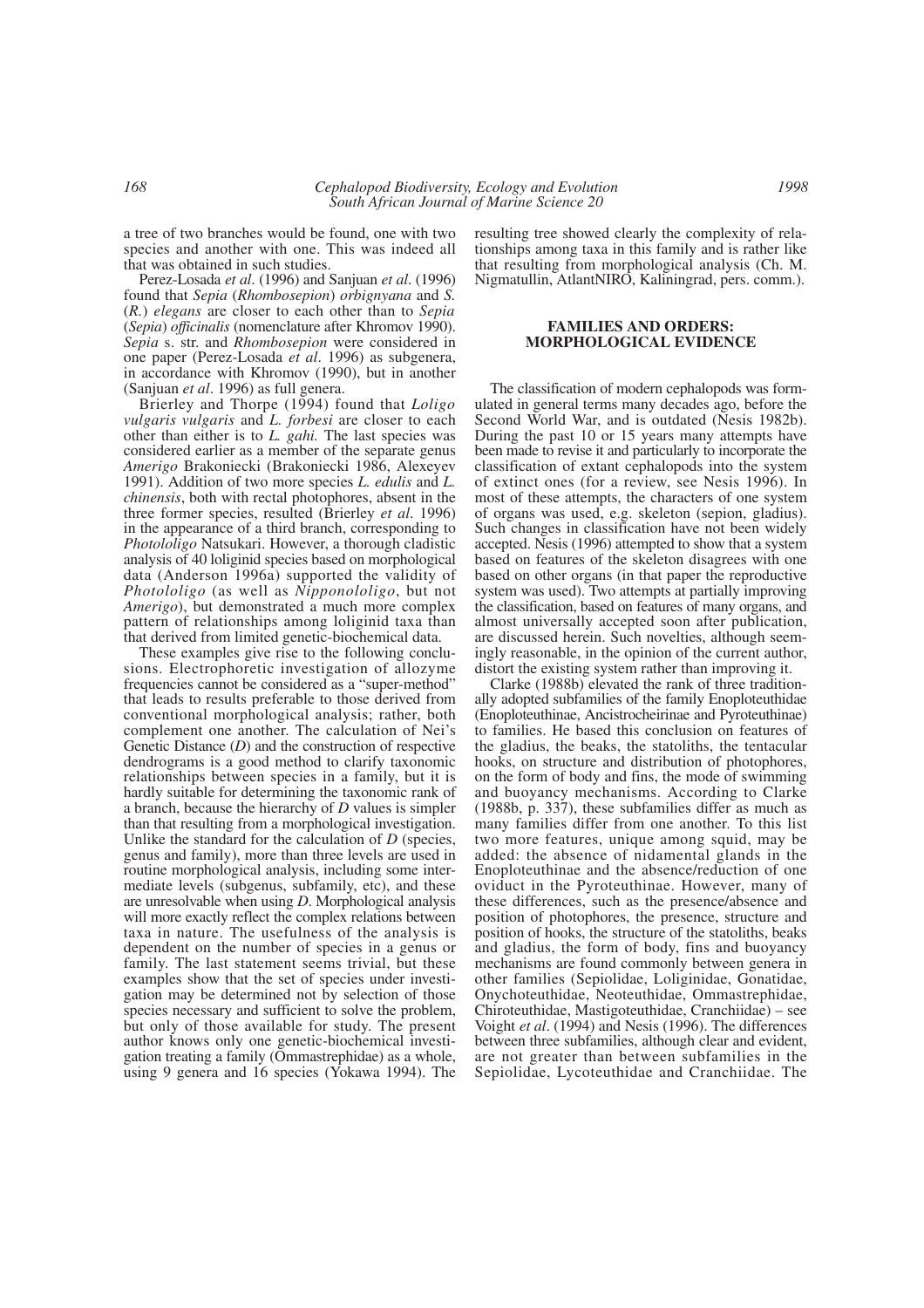Fioroni (1981) had elevated the family Sepiolidae into a separate order. He used the ordinal names Sepioidea and Sepioloidea. (Both are poor choices because the International Code of Zoological Nomenclature recommends [Recommendation 29A] the ending -*oidea* for superfamilies. Clarke and Trueman [1988] and Clarke [1988a] used better names, Sepiida and Sepiolida). The Sepiidae and Sepiolidae are undoubtedly sufficiently distant from one another, and this was confirmed recently by molecular and immunological data (Bonnaud *et al*. 1994, 1996, 1997, Boucher-Rodoni *et al*. 1995). Nevertheless, the former order Sepiida had contained three other families, the Spirulidae, Sepiadariidae and Idiosepiidae. Fioroni (1981) had included the Spirulidae in the order Sepioidea, but the positions of the Sepiadariidae and the Idiosepiidae were unclear. Subsequent authors placed these families in either of the two orders (see Nesis 1996 for review). However, the Idiosepiidae have some unique characters that preclude their grouping with either the Sepiidae or the Sepiolidae, such as the presence of a pelagic paralarval stage (Boletzky 1996), the absence of tentacles in hatchlings (Natsukari 1970), and the supposed absence of accessory nidamental glands (Lewis and Choat 1993). It should, however, be noted that Hylleberg and Nateewathana (1991a, b) indicate the presence of accessory nidamental glands in *Idiosepius pygmaeus* and *I. biserialis*. Based on molecular data, *Idiosepius* is grouped with oegopsid squids (Bonnaud *et al.* 1996, 1997). The Sepiadariidae are characterized by a set of characters different from all other families. *Spirula spirula*, one of the most unusual of all Recent cephalopods, with its unique chambered shell, its super-osmotic buoyancy mechanism, unique "tail" photophore, oegopsid eye, absence of a radula and other features, is more distant morphologically from any other family of the former Sepiida than these families are from each other. Therefore, if the Sepiidae and the Sepiolidae are separated into different orders, it would be necessary to separate the Sepiadariidae and the Idiosepiidae into two more orders, and the rank of the Spirulidae cannot be lower than that of superorder. Moreover, the differences between these two superorders and five orders are really no higher than the differences between families of the suborder Oegopsida. The structure of the reproductive system in *Spirula* is typical for the Sepiida (Nesis 1996).

In such cases as the Enoploteuthidae or Sepiida, and lacking information on phylogeny, the method of "common level" (Scarlato and Starobogatov 1974) may be applied: subdivisions of a large taxon (e.g. Sepiida or Teuthida) could be separated by approximately similar characters. Of course, the value of this method, as of any other, should not be overestimated. Nevertheless, classification of the Coleoidea with one segment restructured (Enoploteuthidae or Sepiida) and the others left unchanged reminds one of a large old apartment house with one flat rebuilt into a palace!

# **FAMILIES AND ORDERS: MOLECULAR EVIDENCE**

In recent years, technical advances have permitted study of the phylogeny of classification of Recent Cephalopoda by the investigation of nucleotide sequences. This method provides more consistently meaningful results than electrophoretic investigation of allozymes at the levels above genus. First, partial mitochondrial 16S rDNA sequences were studied (Bonnaud *et al*. 1994, Boucher-Rodoni and Bonnaud 1996). They were soon complemented by sequences of other mitochondrial genes, cytochrome oxidase subunits I and III (Anderson 1996c, Bonnaud *et al*. 1996, 1997). Nucleotide sequence is an integrated character uniting many events in molecular evolution of a taxon and, in this sense, it may be termed a super-character.

The first results of applying sequence comparison to the phylogeny of the Cephalopoda (Bonnaud *et al.* 1994, 1996, 1997, Boucher-Rodoni and Bonnaud 1996) were not encouraging. In fact, the only clear result relevant to classification was the separation of the Sepiidae from the Sepiolidae, although *Spirula* and *Idiosepius* remained grouped with teuthis squid. In general, phylogeny at the suprafamilial level remains unresolved. One, and probably the most important, cause of this may be, as Bonnaud *et al*. (1994, 1997) supposed, that the evolution of Recent Cephalopoda was very rapid and proceeded with unequal rate in different branches. However, morphological, allozymic and DNA sequences may diverge at different rates in the same taxon (Davis 1994). If the evolutionary pattern in cephalopods caused the lack of phylogenetic resolution in the cited studies, then the nucleotide sequencing of these genes cannot be a crucial method for determination of sister taxa in coleoid cephalopods. It should be stressed that different nucleotide sequences can have a different evolutionary history and are useful for resolving relationships at different evolutionary levels. Because the samples of sequencing of DNA can be fixed in alcohol and even sun-dried (Anderson 1996b), a rapid increase in the number of studied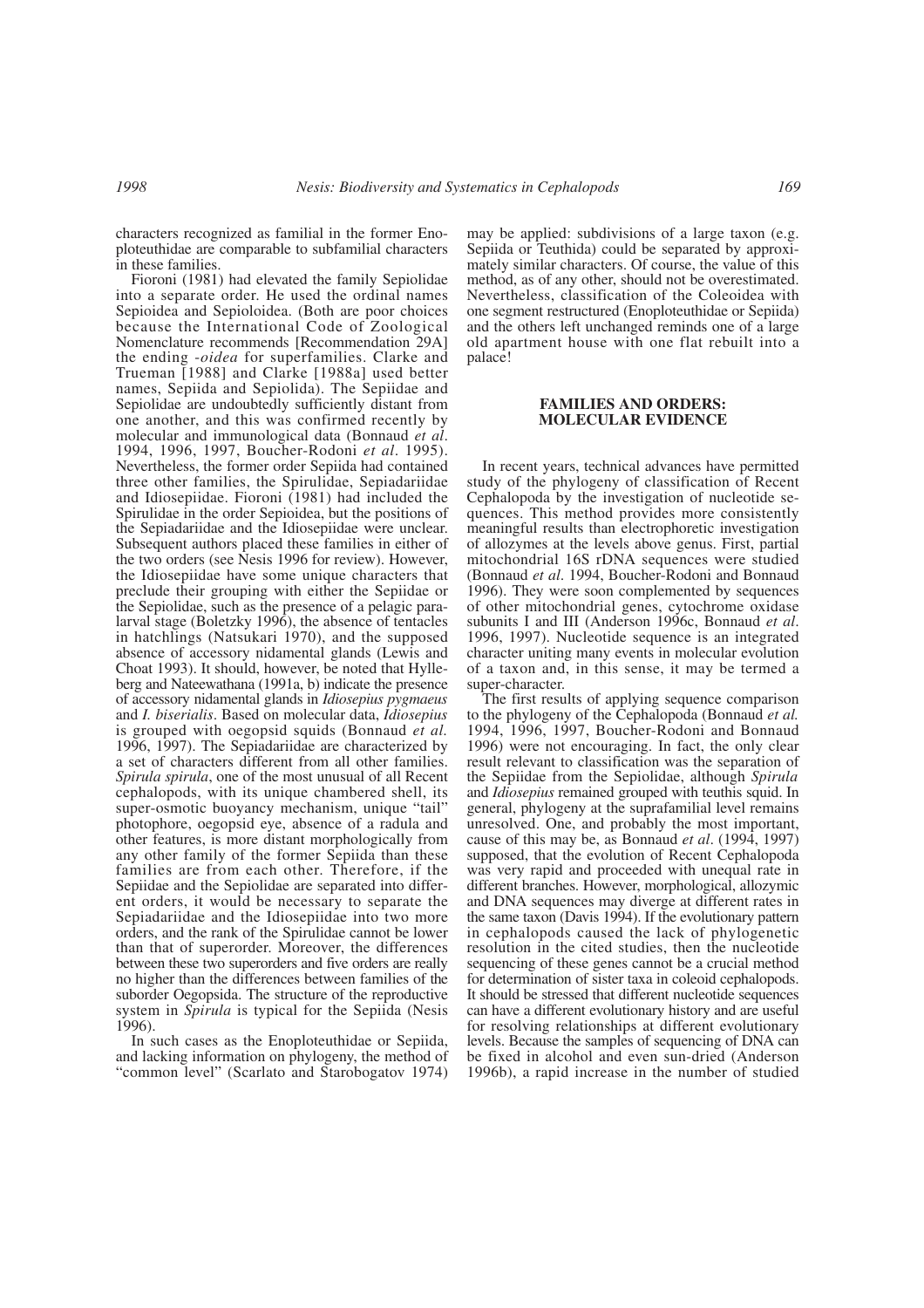taxa would be expected.

One of the most thorough studies of cephalopod phylogeny was recently published by Young and Vecchione (1996). It was based on a detailed investigation of 50 morphological and anatomical characters in 17 cephalopod families. It showed that the Decapoda and the Octopoda + Vampyromorpha are sister groups, as are the Cirrata and the Incirrata. However, all the cuttlefish (Spirulidae, Sepiidae and Sepiolidae), the Loliginidae and six oegopsid families, including the controversial Thysanoteuthidae, are grouped into one cluster, clearly indicating, first, the monophyly of the Decapoda, and second, the inability of the morphological and anatomical characters they investigated to split it unambiguously into subordinate, suprafamilial taxa. Among oegopsid squid, there are clearly different evolutionary lines, each including one or more families (Clarke 1988b, Young 1991, Anderson 1996a, Nesis 1996), but all attempts to identify them unequivocally remain unsuccessful up to now. This may be an indication that the evolution of Recent cephalopods was more fan-like than treelike.

## **CONCLUSIONS**

An attempt to compare the classifications of living cephalopods based on characters of the skeleton and reproductive organs showed the incompatibility of these inferred relationships (Nesis 1996). Data based on both systems are also hardly compatible with cladogams based on characters of the beaks, statoliths, hooks, buoyancy mechanisms and locomotion (Clarke 1988a, b, Clarke and Maddock 1988a, b, Engeser and Clarke 1988). This may indicate that the evolution of different systems in Recent Cephalopoda proceeded at an unequal rate and that most (if not all) taxa combine both primitive and advanced characters (Nesis 1985). This point of view is further supported by the results of comparative morpho-anatomical studies at the level of the family (Anderson 1996a) and class (Young and Vecchione 1996). Construction of a noncontradictory system based on any single organ or system of organs, whether skeleton, reproductive organs or any other, is virtually impossible. When attempting to divide taxa at family or higher rank into a set of subordinate ones, it is dangerous to call attention to obvious differences between taxa while ignoring the common characters that unite them. If evolution of the Recent Cephalopoda was quick and at an unequal rate among clades, then nucleotide sequencing could not solve all major taxonomic problems in the group.

Clearly, no single system nor any single methodology can open every door and solve every problem in taxonomy. The only solution would be to use as many taxa and characters as possible and to control one methodology (e.g. allozyme analysis or nucleotide sequencing) by another, independent one (e.g. morphological and anatomical). Only such an integrated approach will permit construction of the correct and entire picture, rather than a mosaic of dispersed, random pieces.

To understand the real extent of cephalopod biodiversity, besides the obvious task of discovering new species and higher taxa, three problems should be addressed:

- (i) the taxonomic status (if any) of intraspecies groupings differing in spawning time and/or size at maturity;
- (ii) a proper description of the status (supposedly subspecific) of populations in isolated parts of disjunct species ranges;
- (iii) resolution of the complex and confusing classification of three large families, the Sepiidae, the Loliginidae and the Octopodidae.

To solve these problems, biochemical-genetic, morphological and biological approaches should be combined. The number of genera and species will increase substantially as a result of these investigations, probably including the number of sibling species that may be identifiable only by biochemical or molecular methods, an obvious headache for fieldworkers obliged to identify cephalopods to species level on a ship's deck.

However, irrespective of the extent to which the numbers of cephalopod species, genera or families increases, they will remain far fewer than those of fish. Operationally, cephalopods are fish (Packard 1966, 1972), but the biodiversity of fish exceeds that of cephalopods by almost an order of magnitude, whether all species are compared or only those inhabiting the open ocean (Parin 1984, Nesis 1985). This difference may be attributed to the youth of Recent Cephalopoda as a whole. Evolution of the class Cephalopoda began in the Upper Cambrian, earlier than that of fish, which first appeared in the Silurian, but the evolutionary explosion of teleostean fish was in the Lower Cretaceous. The time of radiation of modern cephalopods is disputable, but it was probably not earlier than the Palaeocene, i.e. much more recent than that of fish, and the current pattern of cephalopod biodiversity was probably not formed before the Miocene (Nesis 1985). If this statement is true, cephalopods simply have not had enough time to diversify to the extent of fish. Cephalopod ascendancy is yet ahead!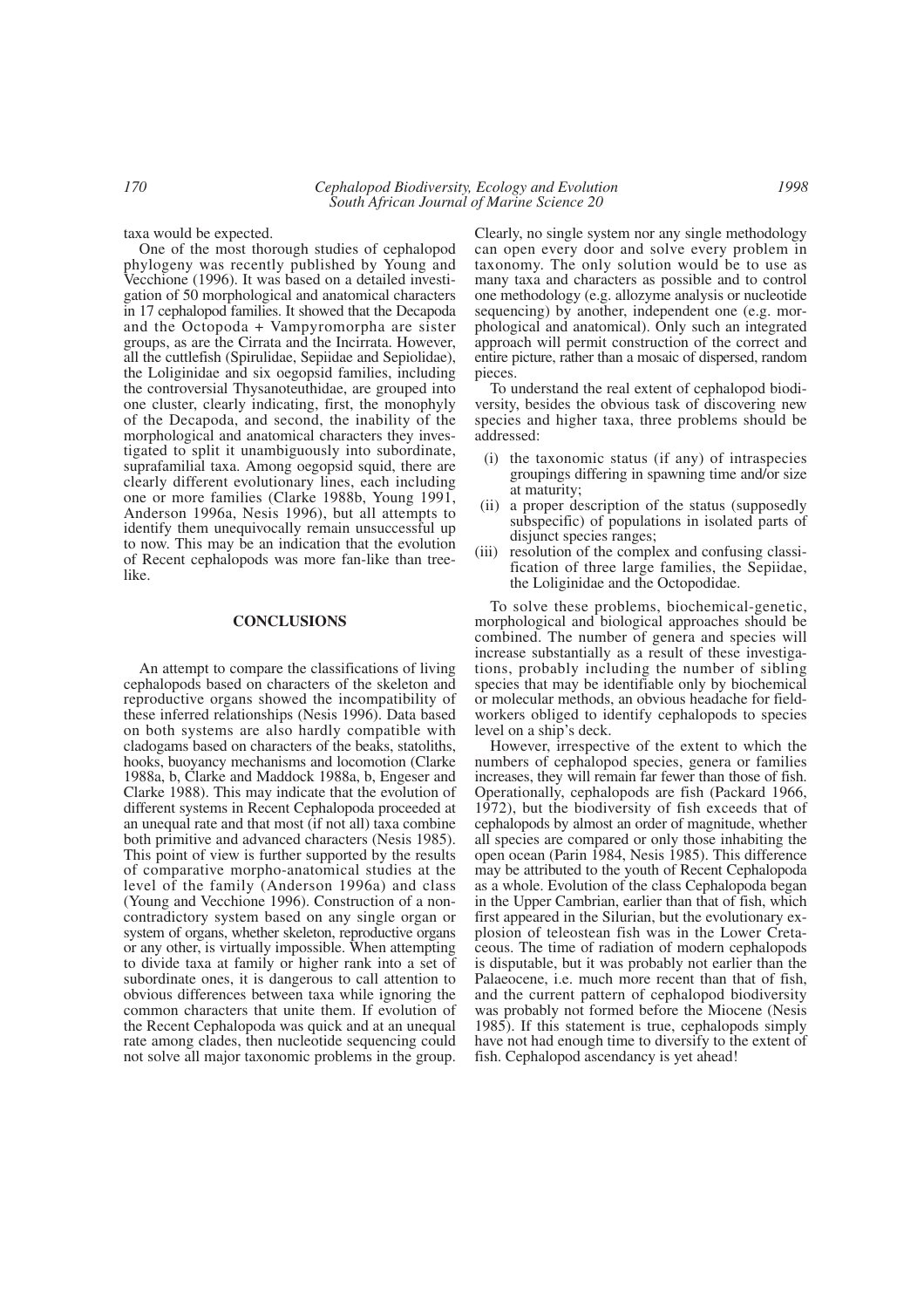### **ACKNOWLEDGEMENTS**

I thank Drs Ch. M. Nigmatullin (Atlantic Research Institute of Fisheries and Oceanography, Kaliningrad) for productive discussion, M. R. Lipiński (Sea Fisheries Research Institute, Cape Town), M. Vecchione (National Marine Fisheries Systematics Laboratory, Washington, D.C.) and R. E. Young (University of Hawaii) for useful advice and great editorial help, and O. N. Katugin (Pacific Fisheries Research Centre, Vladivostok) for information about the thesis by Yeong Hye Kim (1993). The work was supported in part by the "Biodiversity" grant No. 21.1.69br and the Russian Foundation for Basic Research grant No. 97–05–64461.

## **LITERATURE CITED**

- ALEXEYEV, D. O. 1991 System, phylogeny, distribution, biology, and prospects of fisheries of squids of the suborder Myopsida. Abstract of the Verbal Presentation from the Dissertation of a Candidate of Biological Science in the Institute of Oceanology of the Academy of Sciences of the USSR: 26 pp. (in Russian).
- ANDERSON, F. A. 1996a Preliminary cladistic analyses of relationships among loliginid squids (Cephalopoda: Myopsida) based on morphological data. *Am. malacol. Bull.* **12**(1/2): 113–128.
- ANDERSON, F. A. 1996b Identifying squid jerky: applications of PCR in cephalopod research. In *Abstracts of the 62nd Annual Meeting of the American Malacological Union, Chicago*: p. 28.
- ANDERSON, F. A. 1996c Loliginid squid phylogenetics: analyses of morphological and DNA sequence data. In *Abstracts of the 62nd Annual Meeting of the American Malacological Union, Chicago*: p. 28.
- ARKHIPKIN, A. I. 1993 Age, growth, stock structure and migratory rate of pre-spawning short-finned squid *Illex argentinus* based on statolith ageing investigation. *Fish. Res.* **16**(3): 313–338.
- ARKHIPKIN, A. I., BIZIKOV, V. A., KRYLOV, V. V. and K. N. NESIS 1996 — Distribution, stock structure, and growth of the squid *Berryteuthis magister* (Berry, 1913) (Cephalopoda, Gonatidae) during summer and fall in the western Bering Sea. *Fishery Bull., Wash.* **94**(1): 1–30.
- AUGUSTYN, C. J. and W. S. GRANT 1988 Biochemical and morphological systematics of *Loligo vulgaris vulgaris* Lamarck and *Loligo vulgaris reynaudii* D'Orbigny nov. comb. (Cephalopoda: Myopsida). *Malacologia* **29**(1): 215–233.
- BOLETZKY, S. von 1996 Développement retardé des tentacules chez *Idiosepius*: une hétérochronie originale dans la morphogenèse brachiale d'un céphalopode naïn. *Bull. Soc. zool. Fr.* **121**(1): 135–136.
- BONNAUD, L., BOUCHER-RODONI, R. and M. MONNEROT 1994 — Phylogeny of decapod cephalopods based on partial 16S rDNA nucleotide sequences. *C. r. Acad. Sci. Paris, Sci. Vie* **317**(6): 581–588.
- BONNAUD, L., BOUCHER-RODONI, R. and M. MONNEROT 1996 — Relationship of some coleoid cephalopods estab-

lished by 3' end of the 16S rDNA and cytochrome oxidase III gene sequence comparison. *Am. malacol. Bull.* **12**(1–2):  $87 - 90.$ 

- BONNAUD, L., BOUCHER-RODONI, R. and M. MONNEROT 1997 — Phylogeny of cephalopods inferred from mitochondrial DNA sequences. *Mol. Phylogen. Evol.* **7**(1): 44–54.
- BOUCHER-RODONI, R. and L. BONNAUD 1996 Biochemical and molecular approach to cephalopod phylogeny. *Am. malacol. Bull.* **12**(1–2): 79–85.
- BOUCHER-RODONI, R., MARTIN, M. and R. PEDUZZI 1995 — Preliminary results of a comparative study on antigenicity of cephalopod eye-lens proteins: the sepiolids. *Bull. Inst. Océanogr. Monaco* **Special Issue 16**: 93–98.
- BRAKONIECKI, T. F. 1986 A generic revision of the family Loliginidae (Cephalopoda: Myopsida) based primarily on the comparative morphology of the hectocotylus. Ph.D. dissertation, University of Miami: 163 pp.
- BRIERLEY, A. S., ALLCOCK, A. L., THORPE, J. P. and M. R. CLARKE 1996 — Biochemical genetic evidence supporting the taxonomic separation of *Loligo edulis* and *Loligo chinensis* (Cephalopoda: Teuthoidea) from the genus *Loligo*. *Mar. Biol.* **127**(1): 97–104.
- BRIERLEY, A. S., RODHOUSE, P. G., THORPE, J. P. and M. R. CLARKE 1993 — Genetic evidence of population heterogeneity and cryptic speciation in the ommastrephid squid *Martialia hyadesi* from the Patagonian Shelf and Antarctic Polar Frontal Zone. *Mar. Biol.* **116**(4): 593–602.
- BRIERLEY, A. S. and J. P. THORPE 1994 Biochemical genetic evidence supporting the taxonomic separation of *Loligo gahi* from the genus *Loligo*. *Antarctic Sci.* **6**(2): 143–148.
- BRIERLEY, A. S., THORPE, J. P., PIERCE, G. J., CLARKE, M. R. and P. R. BOYLE 1995 - Genetic variation in the neritic squid *Loligo forbesi* (Myopsida: Loliginidae) in the northeast Atlantic Ocean. *Mar. Biol.* **122**(1): 79–86.
- CARVALHO, G. R. and Ch. M. NIGMATULLIN 1993 Species identification and stock structure analysis within the genus *Illex*. In *Abstracts of the Southern Ocean Cephalopods Symposium, Cambridge, U.K., July 1993*: unpaginated.
- CARVALHO, G. R. and T. J. PITCHER 1989 Biochemical genetic studies on the Patagonian squid *Loligo gahi* d'Orbigny. 2. Population structure in Falkland waters using isozymes, morphometrics and life history data. *J. expl mar. Biol. Ecol.* **126**(3): 243–258.
- CARVALHO, G. R., THOMPSON, A. and A. L. STONER 1992 Genetic diversity and population differentiation of the shortfin squid *Illex argentinus* in the south-west Atlantic. *J. expl mar. Biol. Ecol.* **158**(1): 105–121.
- CHEREL, Y. and H. WEIMERSKIRCH 1995 Seabirds as indicators of marine resources: black-browed albatrosses feeding on ommastrephid squids in Kerguelen waters. *Mar. Ecol. Prog. Ser.* **129**(1–3): 295–300.
- CLARKE, M. R. 1988a Evolution of buoyancy and locomotion in Recent cephalopods. In *The Mollusca.* **12**. *Paleontology and Neontology of Cephalopods.* San Diego; Academic Press: 203-213.
- CLARKE, M. R. 1988b Evolution of Recent cephalopods a brief review. In *The Mollusca.* **12**. *Paleontology and Neontology of Cephalopods.* San Diego; Academic Press: 331–340.
- CLARKE, M. R. and L. MADDOCK 1988a Beaks of living coleoid Cephalopoda. In *The Mollusca.* **12**. *Paleontology and Neontology of Cephalopods*. San Diego; Academic Press: 123-131.
- CLARKE, M. R. and L. MADDOCK 1988b Statoliths from living species of cephalopods and evolution. In *The Mollusca.* **12**. *Paleontology and Neontology of Cephalopods*. San Diego; Academic Press: 169–184.
- CLARKE, M. R. and E. R. TRUEMAN 1988 Introduction. In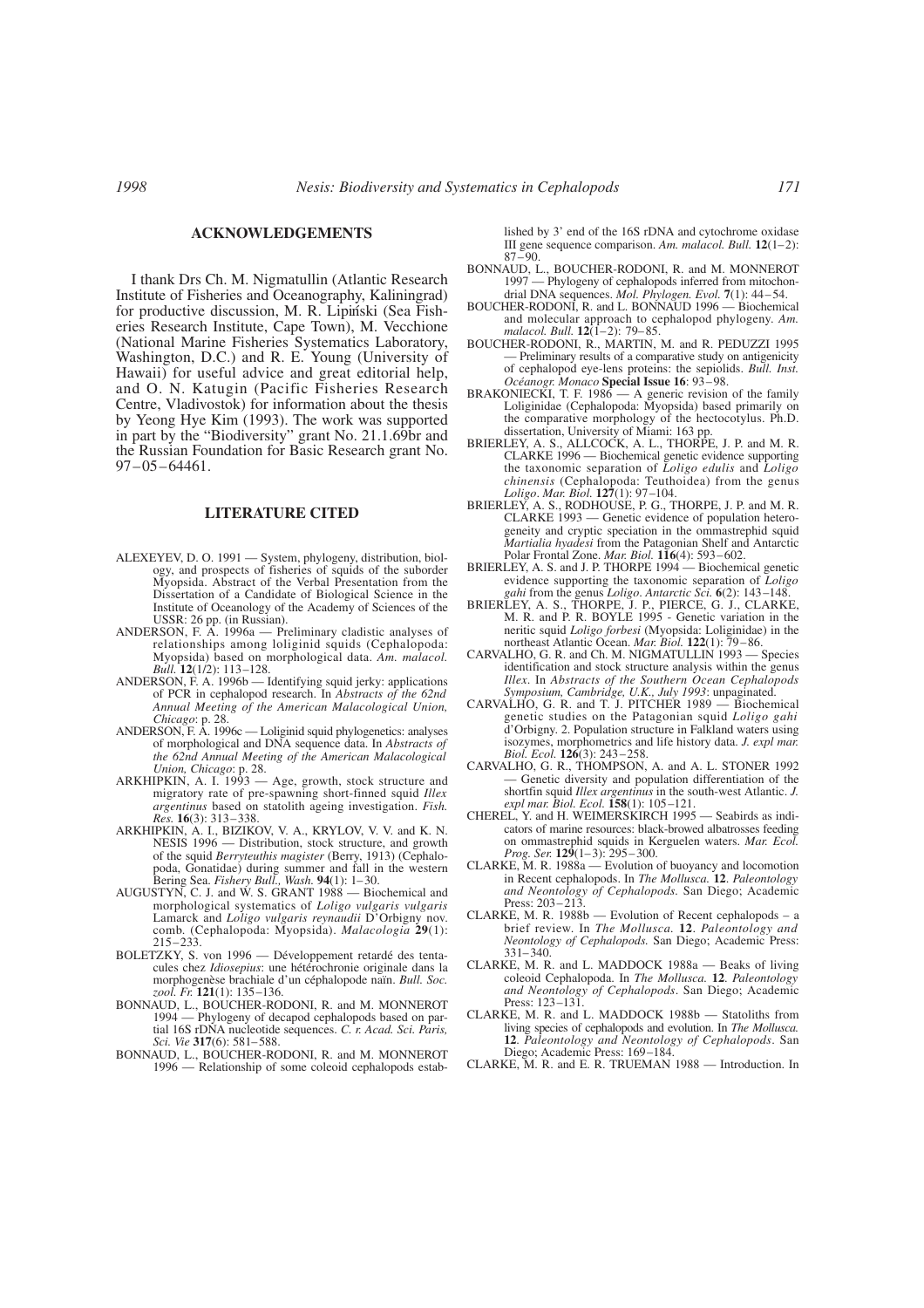*The Mollusca* **12**. *Paleontology and Neontology of Cephalopods*. San Diego; Academic Press: 1–10.

- DAVIS, G. M. 1994 Molecular genetics and taxonomic discrimination. *Nautilus* **108** (Suppl.2): 3–23.
- DUNNING, M. 1988 *Todarodes pacificus pusillus* new subspecies (Cephalopoda: Ommastrephidae) from northern Australia. *Mem. natn. Mus. Victoria* **49**(1): 149–157.
- ENGESER, T. S. and M. R. CLARKE 1988 Cephalopod hooks, both Recent and fossil. In *The Mollusca*. **12**. *Paleontology and Neontology of Cephalopods*. San Diego; Academic Press: 133–151.
- FIORONI, P. 1981 Die Sonderstellung der Sepioliden, ein Vergleich der Ordnungen der rezenten Cephalopoden. *Zool. Jb. Syst.* **108**(2): 178–228.
- GAEVSKAYA, A. V. and Ch. M. NIGMATULLIN 1976 Biotic relationships of *Ommastrephes bartramii* (Cephalopoda, Ommastrephidae) in the North and South Atlantic. *Zoologicheskii Zh.* **55**(12): 1800–1810 (in Russian with English summary).
- GHILAROV, A. M. 1996 Imaginary and real problems of bio-diversity. *Usp. sovrem. Biol.* **116**(4): 493–506 (in Russian, with English summary).
- HARPER, J. L. and D. L. HAWKSWORTH 1994 Biodiversity: measurement and estimation. Preface. *Phil. Trans. R. Soc. Lond.* **345B**: 5–12.
- HATANAKA, H., KAWAHARA, S., UOZUMI, Y. and S. KASA-HARA 1985 — Comparison of life cycles of five ommastrephid squids fished by Japan: *Todarodes pacificus, Illex illecebrosus, Illex argentinus, Nototodarus sloani sloani* and *Nototodarus sloani gouldi*. *NAFO scient. Coun. Stud*. **9**: 59–68.
- HATFIELD, E. M. C. and P. G. RODHOUSE 1991 Biology and fishery of the Patagonian squid *Loligo gahi* (d'Orbigny, 1835): a review of current knowledge. *J. Cephalopod Biol.* **2**(1): 41–49.
- HOCHBERG, F. G., NIXON, M. and R. B. TOLL 1992 Order Octopoda Leach, 1818. In *"Larval" and Juvenile Cephalopods: a Manual for their Identification.* Sweeney, M. J., Roper, C. F. E., Mangold, K. M., Clarke, M. R. and S. von Boletzky (Eds). *Smithson. Contr. Zool*. **513**: 213–271.
- HYLLEBERG, J. and A. NATEEWATHANA 1991a Redescription of *Idiosepius pygmaeus* Steenstrup, 1881 (Cephalopoda: Idiosepiidae), with mention of additional morphological characters. *Res. Bull. Phuket mar. biol. Cent.* **55**: 33–42.
- HYLLEBERG, J. and A. NATEEWATHANA 1991b Morphology, internal anatomy, and biometrics of the cephalopod *Idiosepius biserialis* Voss, 1962. A new record for the Andaman Sea. *Res. Bull. Phuket mar. biol. Cent.* **56**: 1–9.
- KANG, Y-J., KIM, Y-H., HONG, Y-K., PARK, J-Y. and K-Y. PARK 1996 — A population genetic analysis of the common squid, *Todarodes pacificus* Steenstrup in the Korean waters. *J. Korean Fish. Soc*. **29**(3): 320 – 331 (in Korean, with English summary).
- KATUGIN, O. N. 1993 Genetic variation in the squid *Berryteuthis magister* (Berry, 1913) (Oegopsida: Gonatidae). In *Recent Advances in Cephalopod Fisheries Biology*. Okutani, T., O'Dor, R. K. and T. Kubodera (Eds.). Tokyo; Tokai University Press: 201–213.
- KATUGIN, O. N. 1995 Genetic differentiation in *Berryteuthis magister* from the North Pacific. *ICES mar. Sci. Symp.* **199**: 459–467.
- KATUGIN, O. N. 1997 A new subspecies of the schoolmaster gonate squid *Berryteuthis magister* (Berry, 1913): genetic and morphologic evidence. In *Program and Abstracts of the 63rd Annual Meeting of the American Malacological Union and the 30th Annual Meeting of the Western Society of Malacologists, Santa Barbara, California, June 1997*: p. 38.
- KHROMOV, D. N. 1990 Cuttlefishes in the systematics and phylogeny of Cephalopoda. *Zoologicheskii Zh.* **69**(2): 12–20 (in Russian, with English summary).
- KIM, Y. H. 1993 Population analysis of the common squid, *Todarodes pacificus* Steenstrup in the Korean waters. Ph.D. thesis, Department of Marine Biology, National Fisheries University of Pusan: 106 pp. (in Korean, with English summary).
- KUBODERA, T. 1992 Biological characteristics of the gonatid squid *Berryteuthis magister magister* (Cephalopoda: Oegopsida) off northern Hokkaido, Japan. *Mem. natn. Sci. Mus., Tokyo* **25**: 111–123.
- LEWIS, A. R. and J. H. CHOAT 1993 Spawning mode and reproductive output of the tropical cephalopod *Idiosepius pygmaeus*. *Can. J. Fish. aquat. Sci*. **50**(1): 20–28.
- MAY, R. M. 1994 Conceptual aspects of the quantification of the extent of biological diversity. *Phil. Trans. R. Soc. Lond.* **345B**(1311): 13–20.
- NATSUKARI, Y. 1970 Egg-laying behavior, embryonic development and hatched larva of the pygmy cuttlefish, *Idiosepius pygmaeus paradoxus* Ortmann. *Bull. Fac. Fish. Nagasaki Univ.* **30**: 15–29.
- NATSUKARI, Y., NAKANOSE, T. and K. ODA 1988 Age and growth of loliginid squid *Photololigo edulis* (Hoyle, 1885). *J. expl mar. Biol. Ecol.* **116**: 177–190.
- NATSUKARI, Y. and M. TASHIRO 1991 Neritic squid resources and cuttlefish resources in Japan. *Mar. Behav. Physiol.* **18**(3): 149–226.
- NESIS, K. N. 1977 Intraspecies groupings in squids. In *All-USSR Scientific Conference on the use of Commercial Invertebrates (Abstracts of Communications), Odessa, November 1977*: 53–54 (in Russian).
- NESIS, K. N. 1982a *Abridged Key for the Cephalopods of the World Ocean*. Moscow; Legkaya i Pishchevaya Promyshlennost': 360 pp. (in Russian).
- NESIS, K. N. 1982b Principles of systematics of Recent cephalopods. *Byul. Mosk. Obshch. Ispyt. Prirody, Otd. Geol*. **57**(4): 99–112 (in Russian).
- NESIS, K. N. 1985 *Oceanic Cephalopods. Distribution, Life Forms, Evolution*. Moscow; Nauka: 287 pp. (in Russian).
- NESIS, K. N. 1987 *Cephalopods of the World*. Neptune City, New Jersey; TFH Publications: 351 pp.
- NESIS, K. N. 1989 Teuthofauna of Okhotsk Sea. Biology of the squids *Berryteuthis magister* and *Gonatopsis borealis* (Gonatidae). *Zoologicheskii Zh.* **68**(9): 45–56 (in Russian, with English summary).
- NESIS, K. N. 1993 Population structure of oceanic ommastrephids, with particular reference to *Sthenoteuthis oualaniensis*: a review. In *Recent Advances in Cephalopod Fisheries Biology*. Okutani, T., O'Dor, R. K. and T. Kubodera (Eds.). Tokyo; Tokai University Press: 375–383.
- NESIS, K. N. 1995 Population dynamics of the commander squid *Berryteuthis magister* (Berry, 1913) in the western Bering Sea during the autumn spawning season. *Ruthenica*  $5(1)$ :  $55-69$ .
- NESIS, K. N. 1996 The system of Recent cephalopods. A critical analysis of recently proposed improvements based on the structure of reproductive organs. *Zoologicheskii Zh.* **75**(3): 335–349 (in Russian, with English summary).
- NESIS, K. N., AMELEKHINA, A. M., BOLTACHEV, A. R. and G. A. SHEVTSOV 1985 — Occurrence of giant squids of the genus *Architeuthis* in the North Pacific and South Atlantic. *Zoologicheskii Zh.* **64**(4): 518–528 (in Russian, with English summary).
- NESIS, K. N. and N. P. NEZLIN 1993 Intraspecific groupings of gonatid squids. *Russ. J. aquat. Ecol.* **2**(2): 91–102.
- NIGMATULLIN, Ch. M. 1989 Las especies de calamar más abundantes del Atlántico Sudoeste y sinopsis sobre la ecología del calamar (*Illex argentinus*). *Frente mar., Sec. A*